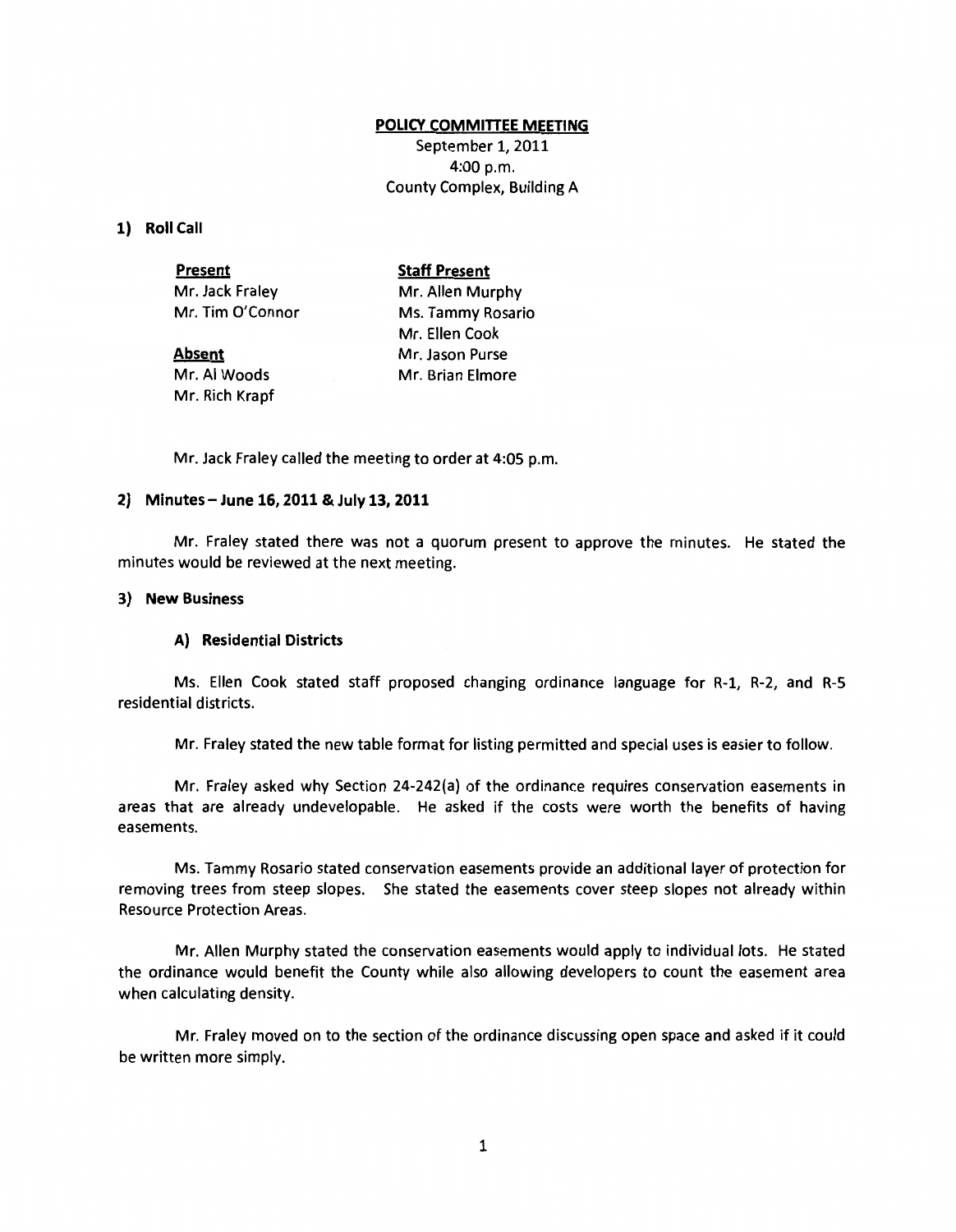Ms. Cook stated the language describes what developers can and cannot count towards their open space. She stated the clarifications of what can count for open space cause the language to be longer than the current ordinances.

Mr. Fraley asked if it was possible to simplify the open space language in Section 24-242(b).

Mr. Murphy stated staff could attempt to simplify the language.

Mr. Fraley stated the ordinance references the County's Natural Resource Policy. He stated the ordinance should direct readers where to find the policy.

Mr. Murphy stated the administrative policies were organized online and that a reference could be added.

Mr. Fraley stated he was pleased with staff's R-1 revisions.

Mr. Fraley questioned whether government offices should be allowed in R-2 districts. He stated the statement of intent *states,"* ... certain additional community oriented additional uses that serve the residents of the district." A government office would not meet that definition. He questioned whether a market would meet that definition.

Mr. Murphy stated the commercial uses listed are low impact, and require a special use permit (SUP). The Comprehensive Plan calls for certain commercial uses in residential districts, given the typical nature of a neighborhood. Staff developed a fairly conservative commercial list, all of which fall under SUP protection. In a rare instance, the County could potentially set up an office in a residential area.

Mr. Fraley stated he was looking for commercial uses that serve the residents.

Mr. Murphy stated staff could add a sentence to the statement of intent better clarifying commercial uses the community finds acceptable. He stated staff can also remove any specific use the Committee finds unacceptable. These uses are intended to have low impacts and blend into the surrounding neighborhood.

Mr. Fraley stated commercial uses should serve the local community. He stated uses serving the community are different from those with a very low impact. Either change the statement of intent or limit uses to those serving the community.

Mr. Murphy stated limiting uses would require staff re-examination of all of the commercial uses.

Mr. Tim O'Connor stated sometimes there are businesses, such as photography studios and sculptors, in and around residential communities.

Mr. Murphy stated those uses are typically innocuous. He stated the market store may not be.

Ms. Rosario stated the limited commercial uses also benefit the larger community by reducing traffic trips to and from neighborhoods if residents could work close by.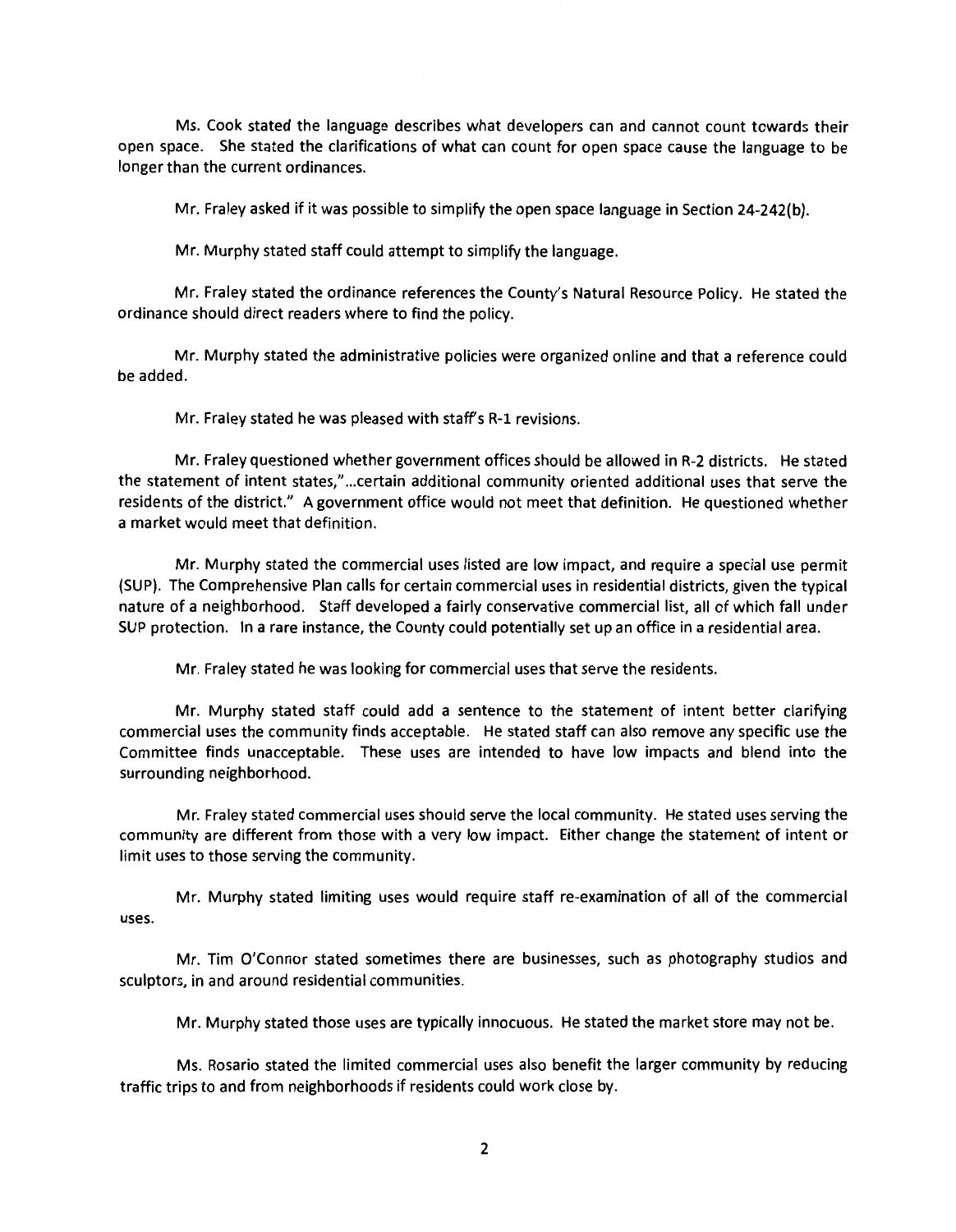Mr. Fraley asked staff to clarify the statement of intent and re-examine allowing government offices in R-2 districts.

Mr. Fraley stated he liked including the density bonuses using the same language as cluster overlay districts. He asked if the open space language could match R-1 and R-2 districts.

Mr. Murphy stated staff would try to condense the open space language.

## **B) Multiple-Use Districts**

Mr. Jason Purse stated proposed changes to industrial uses in multiple-use districts districts would not have to meet DRC or commercial SUP thresholds. He stated staff proposed increasing two by-right manufacturing uses, manufacturing and processing or textiles and textile products and manufacturing and processing of products made from previously prepared products, from 2,000 to 5,000 square feet.

Mr. Murphy stated the increased thresholds were largely based on the recommendation of the Director of Economic Development. He stated Mr.Russ Seymour felt no manufacturer could attempt such a small operation. Mr. Seymour reviewed the remaining industrial uses in the multiple-use districts.

Mr. Fraley asked if the height waiver language for residential districts was clear to everyone. He asked if building heights may be 45 feet tall if both side yard setbacks where increased to 25 feet.

Mr. Murphy stated that was correct.

Mr. Purse stated that language is not in multiple-use districts, and Ms. Cook discussed the language from the other residential districts.

Mr. Fraley stated he liked the density bonus table. He stated the list of 15 density bonus methods was too long. Applicants would be able to "phone in" some of their six allowed bonus methods.

Mr. Purse stated staff proposed halving MU standard density. He stated applicants would have to use six bonus methods to attain current density levels.

Mr. Fraley stated if the County implements a Transfer of Development Rights (TOR) program, density would have to be redone.

Mr. Murphy stated staff would adjust it under that scenario.

Mr. Fraley stated he had no comments for R-4 or PUD districts.

#### **4) Adjournment**

Mr. O'Connor moved to adjourn. The meeting was adjourned at 4:50 p.m.<br>and  $\int \mu A$